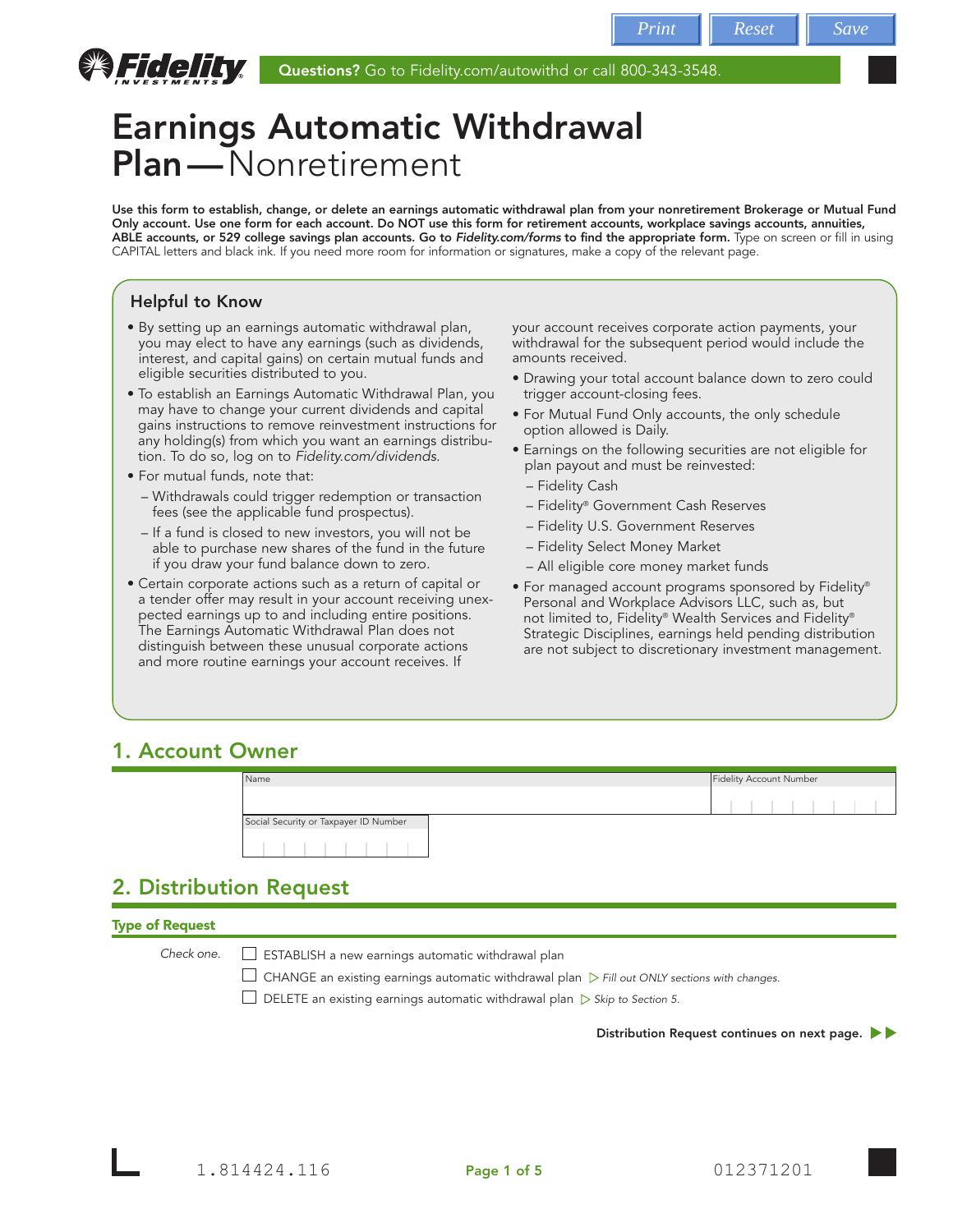#### Earnings Automatic Withdrawal Plan Instructions

Earnings pending distribution are treated as free credit balances pursuant to Rule 15c3-3 under the Securities Exchange Act of 1934. As such, these amounts are not segregated and may be used in Fidelity's business in accordance with applicable federal securities laws. Interest is earned at a rate set by Fidelity in its sole discretion. Amounts pending distribution may not be protected by the Securities Investor Protection Corporation (SIPC). You are entitled to these amounts upon demand.

 Change existing dividends and capital gains instructions for the account specified above to have ALL mutual funds' dividends and capital gains and ALL eligible securities' dividends, interest, and capital gains withdrawn and held until the next date specified below for automatic distribution to you. Allow 3 to 5 business days for the change to take effect. *Only choice available for managed account programs.* Use existing dividends and capital gains instructions for the account specified above (accessible at *Fidelity.com/ dividends*) to have all eligible mutual funds' and other securities' dividends, interest, and capital gains, other than *Check one.*

those earnings specifically set to reinvest, withdrawn and held until the next date specified below for automatic

#### Frequency of Earnings Automatic Withdrawal Plan Payments

Distribution payments may occur on the prior business day depending on market availability. Examples include payments that are scheduled for a day when the stock market is closed or for a day that doesn't exist in every month (29th–31st).

distribution to you. *Default for accounts (except managed account programs) if no choice indicated.*

| Check one.                                     | Daily (D) Payments will be made every business day. You cannot request checks sent by mail with this option.                         |
|------------------------------------------------|--------------------------------------------------------------------------------------------------------------------------------------|
|                                                | Weekly (W) Payments will be made every Friday.                                                                                       |
|                                                | Monthly (M) Payments will be made on the last Friday of each month.                                                                  |
|                                                | Semimonthly (S) Payments will be made on the second and last Friday of each month.                                                   |
|                                                | Quarterly (Q) Payments will be made on the last Friday of March, June, September, and December.                                      |
|                                                | Weekly-PLUS (F) Payments will be made every Friday AND on the first business day following the 1st, 15th, and<br>22nd of each month. |
|                                                | Annual (A)                                                                                                                           |
|                                                | MM DD                                                                                                                                |
| If you check this box, $\blacktriangleright$ [ | Customized Schedule (X):                                                                                                             |
| select at least two<br>withdrawals per year.   | Every month                                                                                                                          |
|                                                | In the selected months of:                                                                                                           |
|                                                | Feb<br>Mar<br>May<br>Jan<br>Apr<br>Jun                                                                                               |
|                                                | Sep<br>Nov<br>Oct<br>Dec<br>Aug<br>Jul                                                                                               |
|                                                | Day DD<br>Day DD<br>Day DD                                                                                                           |

Form continues on next page.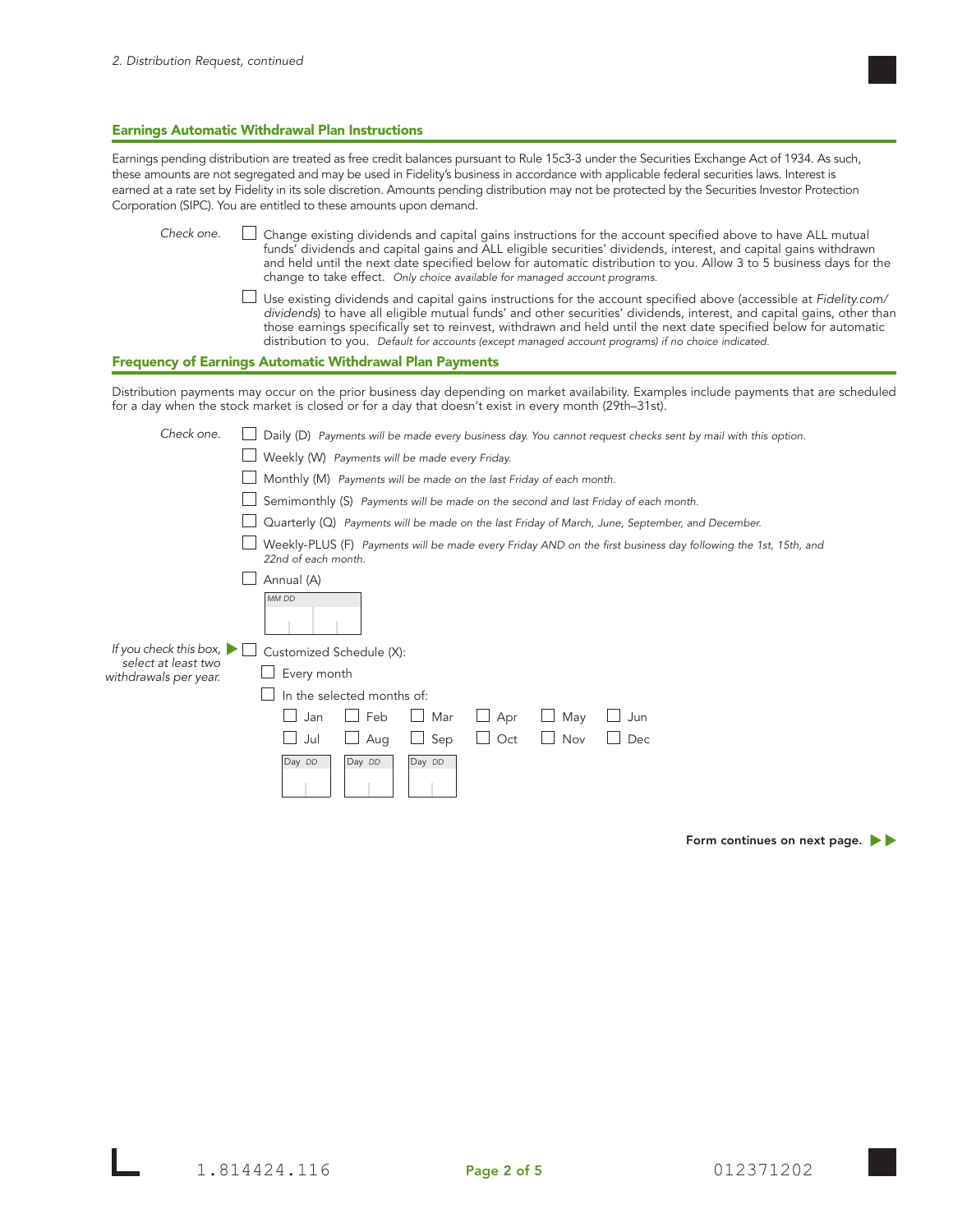# 3. Distribution Method

| Check one and<br>provide any required                                                     | Directly deposited into a Fidelity nonretirement brokerage account. Deposits will be made to the core position.                                                                                                                                                                                                               |                                                         |                 |  |  |
|-------------------------------------------------------------------------------------------|-------------------------------------------------------------------------------------------------------------------------------------------------------------------------------------------------------------------------------------------------------------------------------------------------------------------------------|---------------------------------------------------------|-----------------|--|--|
| information.                                                                              | Fidelity Nonretirement Account Number                                                                                                                                                                                                                                                                                         |                                                         |                 |  |  |
|                                                                                           |                                                                                                                                                                                                                                                                                                                               |                                                         |                 |  |  |
|                                                                                           | Directly deposited into a Fidelity nonretirement mutual fund account. Account consists of a combination of nine num-<br>bers and letters (example: 2AB-123456).                                                                                                                                                               |                                                         |                 |  |  |
|                                                                                           | Fidelity Nonretirement Account Number                                                                                                                                                                                                                                                                                         | Fidelity Fund Name or Symbol Mutual fund accounts ONLY. |                 |  |  |
|                                                                                           |                                                                                                                                                                                                                                                                                                                               |                                                         |                 |  |  |
|                                                                                           | See "Important Information about Electronic Funds Transfer (EFT)" included with this form.                                                                                                                                                                                                                                    |                                                         |                 |  |  |
| If you ONLY have<br>one set of EFT<br>instructions already                                | Electronic funds transfer (EFT) to a bank or credit union account. To add EFT to an account, go to Fidelity.com/eft or<br>provide your bank information below.                                                                                                                                                                |                                                         |                 |  |  |
| established for the                                                                       | If EFT cannot be established for any reason, a check will be sent to your address of record.                                                                                                                                                                                                                                  |                                                         |                 |  |  |
| account referenced<br>in Section 1, check<br>the box and skip to<br>Section 4. Otherwise, | A. EFT to your bank account. You must be an owner on the Fidelity account and the bank account. Provide<br>your account information below. You must attach a voided check, deposit slip, or bank statement with<br>the account number and all owner names preprinted on it.                                                   |                                                         |                 |  |  |
| complete the entire                                                                       | Savings<br>Checking<br>$\Box$                                                                                                                                                                                                                                                                                                 |                                                         |                 |  |  |
| section.                                                                                  | B. 3rd Party EFT to someone else. (Available for brokerage accounts only.) The names on the bank account<br>and the Fidelity account are different. This option ONLY allows you to move money TO the outside account<br>and may not be used to make transfers for commercial purposes. Provide the account information below. |                                                         |                 |  |  |
|                                                                                           | A Medallion signature guarantee is required in Section 5.                                                                                                                                                                                                                                                                     |                                                         |                 |  |  |
| Provide bank $\blacktriangleright$<br>information ONLY if<br>establishing new EFT         | Owner(s) Name(s) Exactly as on Bank Account                                                                                                                                                                                                                                                                                   |                                                         |                 |  |  |
| instructions OR if you                                                                    | Bank Routing/ABA Number<br><b>Bank Name</b>                                                                                                                                                                                                                                                                                   |                                                         |                 |  |  |
| have multiple EFT<br>instructions available                                               |                                                                                                                                                                                                                                                                                                                               |                                                         |                 |  |  |
| Checking or Savings Account Number<br>for the account refer-<br>enced in Section 1.       |                                                                                                                                                                                                                                                                                                                               |                                                         |                 |  |  |
| If you choose Daily in<br>Section 2, you cannot                                           | Check mailed to the address of record. $\triangleright$ Default if no choice indicated or if we are unable to process your choice.<br>Check paid to the account owner and mailed to an alternate address:                                                                                                                     |                                                         |                 |  |  |
| select these options.                                                                     | Attention                                                                                                                                                                                                                                                                                                                     | <b>Address</b>                                          |                 |  |  |
|                                                                                           |                                                                                                                                                                                                                                                                                                                               |                                                         |                 |  |  |
|                                                                                           | City                                                                                                                                                                                                                                                                                                                          | State/Province                                          | ZIP/Postal Code |  |  |
|                                                                                           |                                                                                                                                                                                                                                                                                                                               |                                                         |                 |  |  |
|                                                                                           |                                                                                                                                                                                                                                                                                                                               |                                                         |                 |  |  |
|                                                                                           | To update an existing plan with an alternate payee, attach a signed letter of instruction with this form.<br>4. W-8-Certified Customers (Non-U.S. Citizens) Explanation for standing instructions                                                                                                                             |                                                         |                 |  |  |

| Required to be<br>completed if<br>applicable. |
|-----------------------------------------------|
|                                               |
|                                               |
|                                               |
|                                               |
|                                               |
|                                               |
|                                               |

Form continues on next page.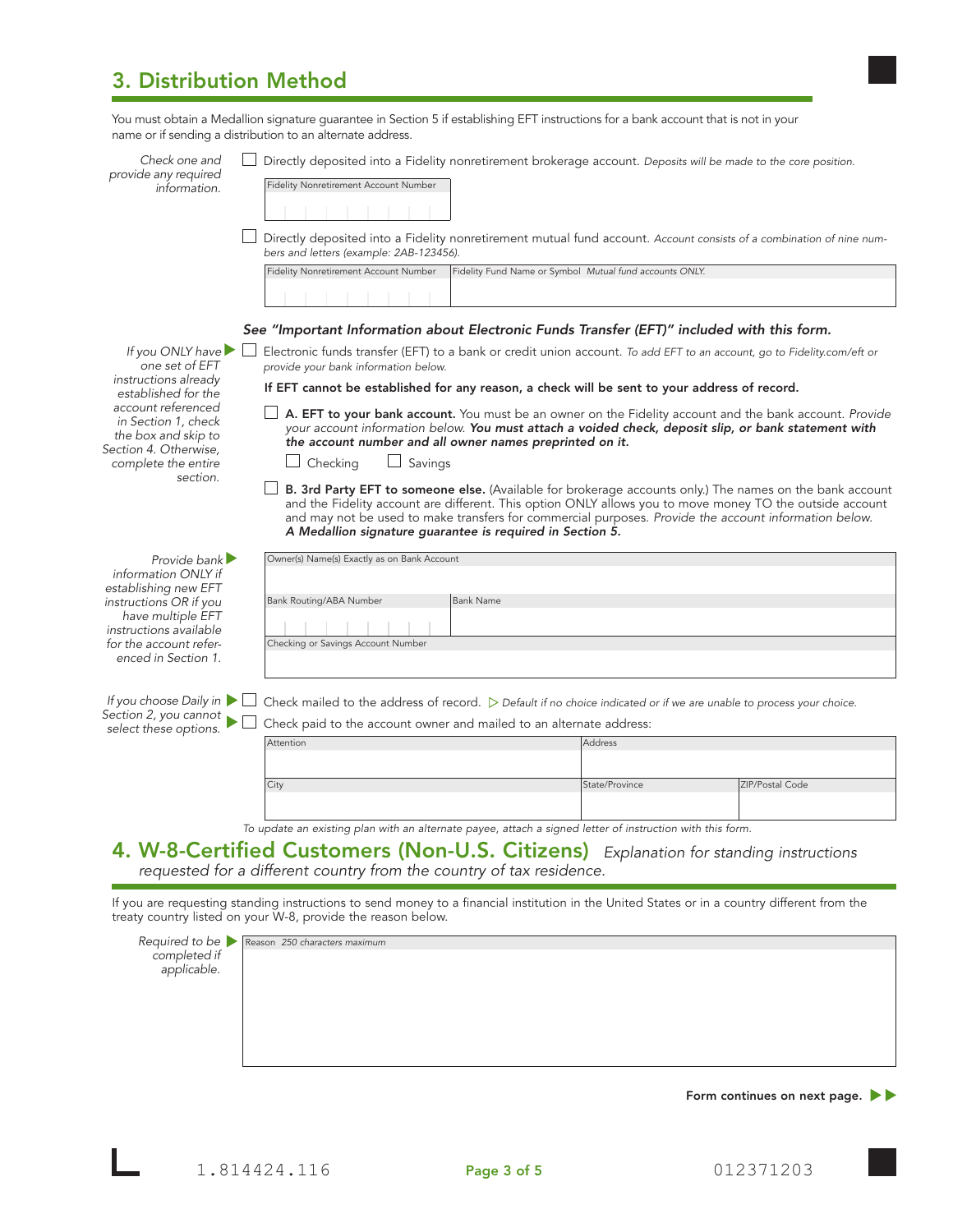# 5. Signature(s) and Date(s) *Form cannot be processed without signature(s) and date(s).*

*ALL businesses and entities must also complete Section 6.*

In the section below, "Fidelity," "us," and "we" refer to Fidelity Brokerage Services LLC and National Financial Services LLC and their affiliates, and their employees, agents, representatives, shareholders, successors, and assigns as the context may require; "you" and "account owner" refer to the owner indicated on the account form; and for any account with more than one owner (such as a joint or trust account), "you" and "account owner" or "account owners" refer to all owners, collectively and individually.

By signing below, you:

- Authorize and direct Fidelity to withdraw your earnings from the account indicated in Section 1 in this form and to carry such amounts pending distribution in accordance with the terms hereof and to distribute such amounts according to your instructions set forth above.
- Acknowledge that this authorization may only be revoked by providing notice of revocation to Fidelity, in such time and manner as to afford Fidelity and each bank a reasonable opportunity to act upon it.
- Certify that all information provided in this form is true, accurate, and complete.

*If a check issued to you in connection with your Earnings Automatic Withdrawal Plan remains uncashed and outstanding for at least six months:*

• Authorize and instruct Fidelity to cancel the check and return the underlying proceeds to you by depositing the proceeds into your account's core position.

*Customers requesting EFT:*

- Authorize and request Fidelity to make EFT distributions of your earnings from the Fidelity account listed in this form by initiating debit entries to such account.
- Authorize us, upon receiving instructions from you or as otherwise authorized by you, to make payments from you and to you or to your designee, by credit or debit entries to the designated account at the financial institution named in this form or the financial institution specified in your existing instructions (the "Bank"). You authorize the Bank to process such entries and to credit or debit the designated account at that Bank for such entries. You ratify such instructions and agree that neither we nor any mutual fund will be liable for any loss, liability, cost, or expense for acting upon all such instructions believed to be genuine if we employ reasonable procedures to prevent unauthorized transactions. You agree that this authorization may only be revoked by written notice to us in such time and manner as to afford us and the Bank a reasonable opportunity to act upon it.
- Warrant and represent that (i) the third party's account identified in Section 3 is owned by a natural person, (ii) that person has authorized his/her account to be credited in accordance with your instructions, and (iii) the account has been established for personal, family, or household use, and not for commercial purposes.
- Acknowledge that you have read and agree to the Important Information about Electronic Funds Transfer ("EFT") document, if you have elected to use EFT.
- Understand that Fidelity may purge unused EFT instructions from your account on a periodic basis without notice to you.
- Understand that Fidelity may terminate the EFT instructions from your account at any time in its sole discretion.

*For Business Accounts, if you are the sole officer, you:*

- State that you are authorized to enter into transactions in mutual fund shares on behalf of the organization.
- State that you are the sole officer of, and the sole individual authorized to act on behalf of, the registered owner.

*One authorized signature is required unless you have a Mutual Fund Account (the account number begins with a 2 followed by two letters) in which case all owners must sign.* 

#### *A Medallion signature guarantee is required:*

• to establish EFT instructions for a bank account that is not in your name.

- if a check is being sent to an alternate address/payee.
- if the withdrawal is going to a Fidelity account with no common owner.

*If the form is completed at a Fidelity Investor Center with all signers present, the Medallion signature guarantee is not required. You can get a Medallion signature guarantee from most banks, credit unions, and other financial institutions. A notary seal/stamp is NOT a Medallion signature guarantee.*

|                   | <b>PRINT OWNER NAME</b> |  |  |  |  |  |
|-------------------|-------------------------|--|--|--|--|--|
|                   |                         |  |  |  |  |  |
|                   | <b>OWNER SIGNATURE</b>  |  |  |  |  |  |
| $rac{2}{9}$<br>ō۰ |                         |  |  |  |  |  |
|                   | DATE MM/DD/YYYY         |  |  |  |  |  |
| ш<br>ৰ<br>Δ       |                         |  |  |  |  |  |

MEDALLION SIGNATURE GUARANTEE ~

Signature(s) and Date(s) continues on next page.  $\blacktriangleright\blacktriangleright$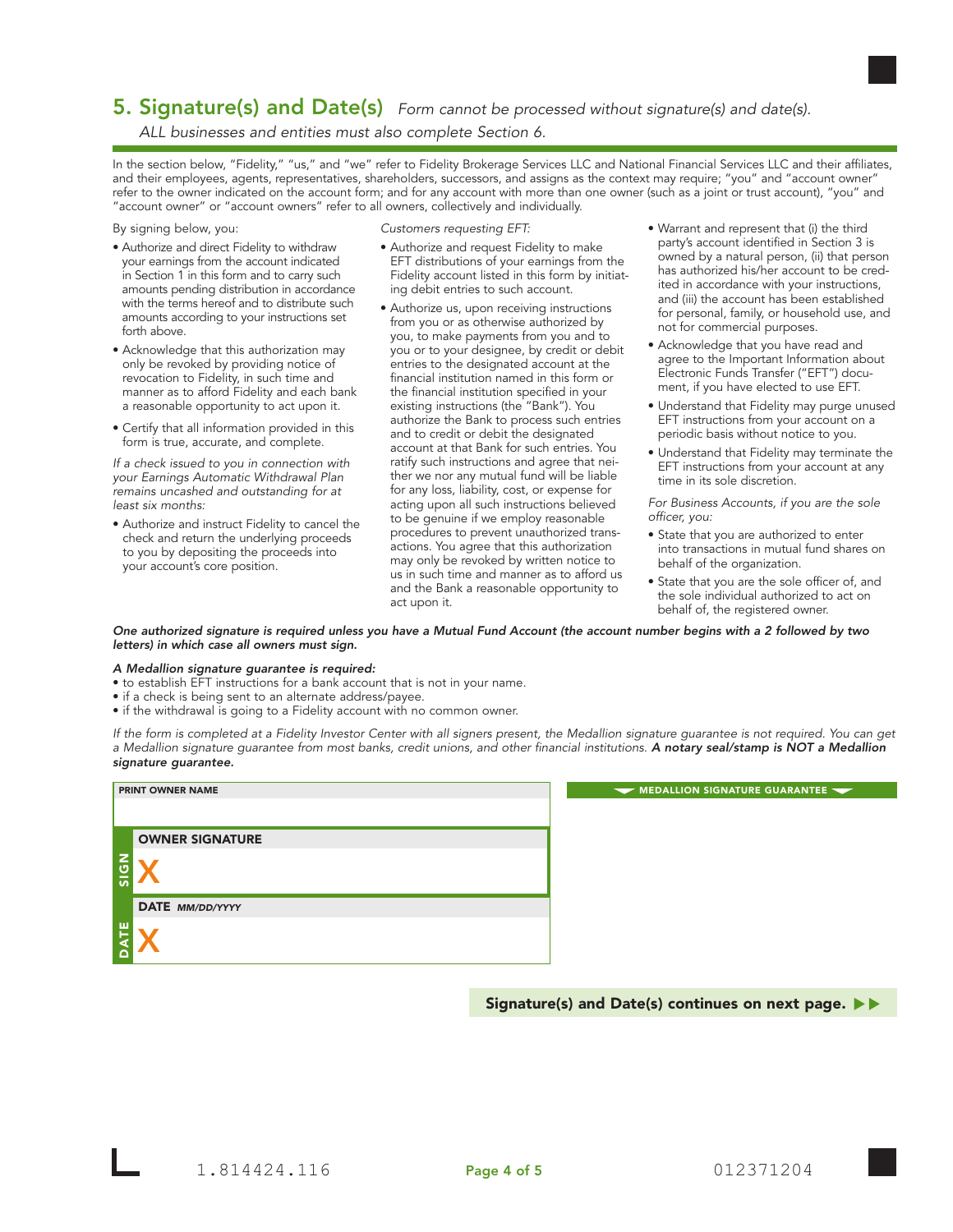

# 6. Business/Entity Account Certification *All businesses and entities must review this section.*

*If there is only one officer, that officer must sign in Section 5. If there is more than one officer, an authorized individual other than those signing in Section 5 must also sign below in this Section 6.*

By signing below, you:

- State that the individual(s) signing above is (are) authorized to enter into transactions in mutual fund shares on behalf of the organization.
- State, if you are the same individual signing above, that you are the sole officer of, and the sole individual authorized to act on behalf of, the registered owner.

#### *A Medallion signature guarantee is required:*

- if a check is being sent to an alternate address/payee.
- if the withdrawal is going to a Fidelity account with no common owner.

*If the form is completed at a Fidelity Investor Center with all signers present, the Medallion signature guarantee is not required. You can get a Medallion signature guarantee from most banks, credit unions, and other financial institutions. A notary seal/stamp is NOT a Medallion signature guarantee.*

|      | PRINT OWNER/AUTHORIZED INDIVIDUAL NAME       | MEDALLION SIGNATURE GUARANTEE |
|------|----------------------------------------------|-------------------------------|
|      |                                              |                               |
|      | PRINT OWNER/AUTHORIZED INDIVIDUAL TITLE      |                               |
|      |                                              |                               |
|      |                                              |                               |
|      | <b>OWNER/AUTHORIZED INDIVIDUAL SIGNATURE</b> |                               |
| NDIS |                                              |                               |
|      | DATE MM/DD/YYYY                              |                               |
| 삍    |                                              |                               |

Did you sign the form? Send the ENTIRE form and any attachments to Fidelity Investments. You will receive a Revised Account Profile confirming your distribution instructions.

Regular mail Fidelity Investments PO Box 770001 Cincinnati, OH 45277-0035 Overnight mail

Fidelity Investments 100 Crosby Parkway KC1K Covington, KY 41015

Questions? Go to *Fidelity.com/autowithd* or call 800-343-3548.

*On this form, "Fidelity" means Fidelity Brokerage Services LLC and its affiliates. Brokerage services are provided by Fidelity Brokerage Services LLC, Member NYSE, SIPC. 439091.14.0 (02/22)*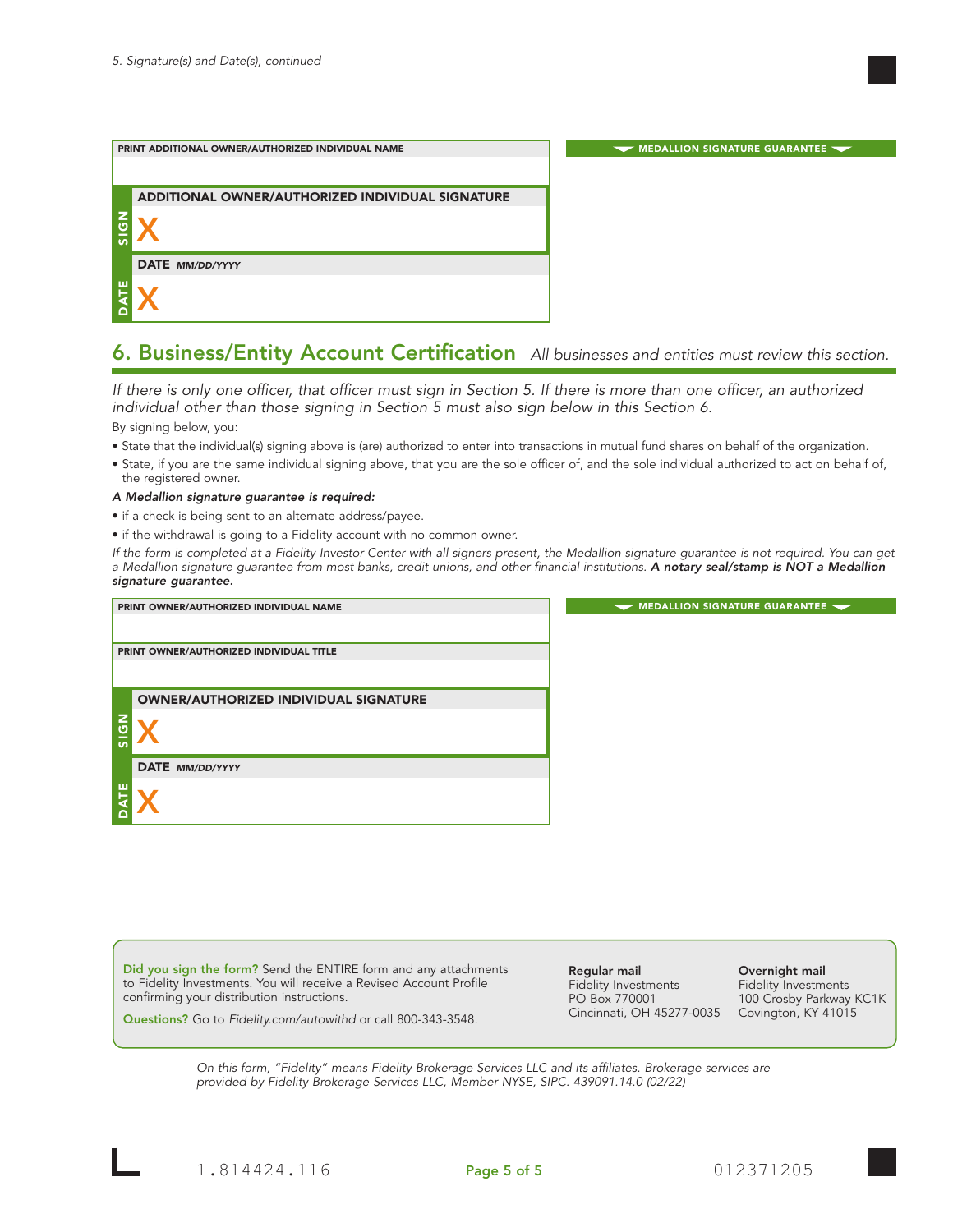

# Important Information about Electronic Funds Transfer (EFT) *Keep this information for your records.*

### Privacy Statement

You understand that Fidelity will disclose information to third parties about your account or the transfers you make:

- (i) Where it is necessary for completing transfers, or
- (ii) In order to verify the existence and condition of your account for a third party, such as a credit bureau or merchant, or
- (iii) In order to comply with a government agency or court order, or
- (iv) If you give Fidelity your written permission, or
- (v) For other purposes in accordance with Fidelity's privacy statement

### Fees

There is no fee to use the EFT service, although your financial institution may charge transaction fees.

# Limitations for EFTs

There may be a four-day period after Fidelity processes your request to establish EFT, during which the service will be unavailable to transfer funds to or from your bank account. The minimum amount for EFTs initiated on *Fidelity.com* is \$10 (or with respect to a Fidelity mutual fund account, the fund minimum). In most cases, EFTs initiated on *Fidelity.com* are subject to a maximum cumulative daily amount of \$100,000 for transfers out of your Fidelity account, and \$250,000 for deposits into your Fidelity account. Transfers out of your Fidelity account initiated on *Fidelity.com* are typically limited to three per day.

### Brokerage Account Minimum Balances

There is no minimum account balance to process an EFT transaction; however, your core account must have adequate funds to cover a redemption.

# Mutual Fund Account Minimum Balances

There is no minimum account balance to process an EFT transaction; however, you must have an adequate balance in your mutual fund position to cover a redemption.

# Business Days

For purposes of EFTs, Fidelity's business days are Monday through Friday. Bank and New York Stock Exchange holidays are not included.

# Documentation Periodic Statement

You will receive a monthly account statement from Fidelity, unless there are no transactions in a particular month. In any case, you will receive a statement quarterly.

# Direct Deposits

If you have arranged to have direct deposits made to your Fidelity Account or Fidelity Mutual Fund Account, at least once every sixty (60) days from the same person or company, you can call Fidelity at 800-343-3548 to find out whether or not the deposit has been made.

### Special Disclosure for Covered Transfers

In general, your use of the EFT service for transfer of funds electronically other than those for which the primary purpose is the purchase or sale of securities ("Covered Transfers") is covered under the Electronic Funds Transfer Act and the Bureau of Consumer Financial Protection's Regulation E and related laws and regulations. The following terms and disclosures apply to Covered Transfers:

#### Unauthorized Transfers

You will tell Fidelity promptly if you believe your password has been lost or stolen or may have been used without your permission. Telephoning Fidelity at the number listed below is the best way of keeping your possible losses down. If you believe your password has been lost or stolen, and you tell Fidelity within two (2) business days after you learn of the loss or theft, you can lose not more than \$50 for Covered Transfers if someone used your password without your permission. If you do NOT tell Fidelity within two (2) business days after you learn of the loss or theft of your password, and Fidelity can prove Fidelity could have prevented any unauthorized use if you had told Fidelity, you could lose as much as \$500. Also, if your statement shows Covered Transfers that you did not make, you will tell Fidelity promptly. If you do not tell Fidelity within sixty (60) days after the first statement was mailed to you, you may not get back any money you lost after sixty (60) days if Fidelity can prove that Fidelity could have stopped someone from taking the money if you had told Fidelity in time. In extenuating circumstances, Fidelity may extend such time periods. Additional protection may be available from Fidelity for specific accounts under certain circumstances.

#### Stop Payment Procedures

If you have told Fidelity in advance to make regular Covered Transfers out of your Fidelity account, you can stop any of these payments. Here's how: you can call or write to Fidelity using the contact information listed below. Your notice must be made in time for Fidelity to receive your request at least three (3) business days or more before the payment is scheduled to be made. If you call, Fidelity may, as an additional measure, require you to put your request in writing and get it to Fidelity within fourteen (14) days after you call. Unless otherwise provided, you may not stop payment of electronic funds transfers; therefore, you should not employ electronic access for purchases or services unless you are satisfied that you will not need to stop payment.